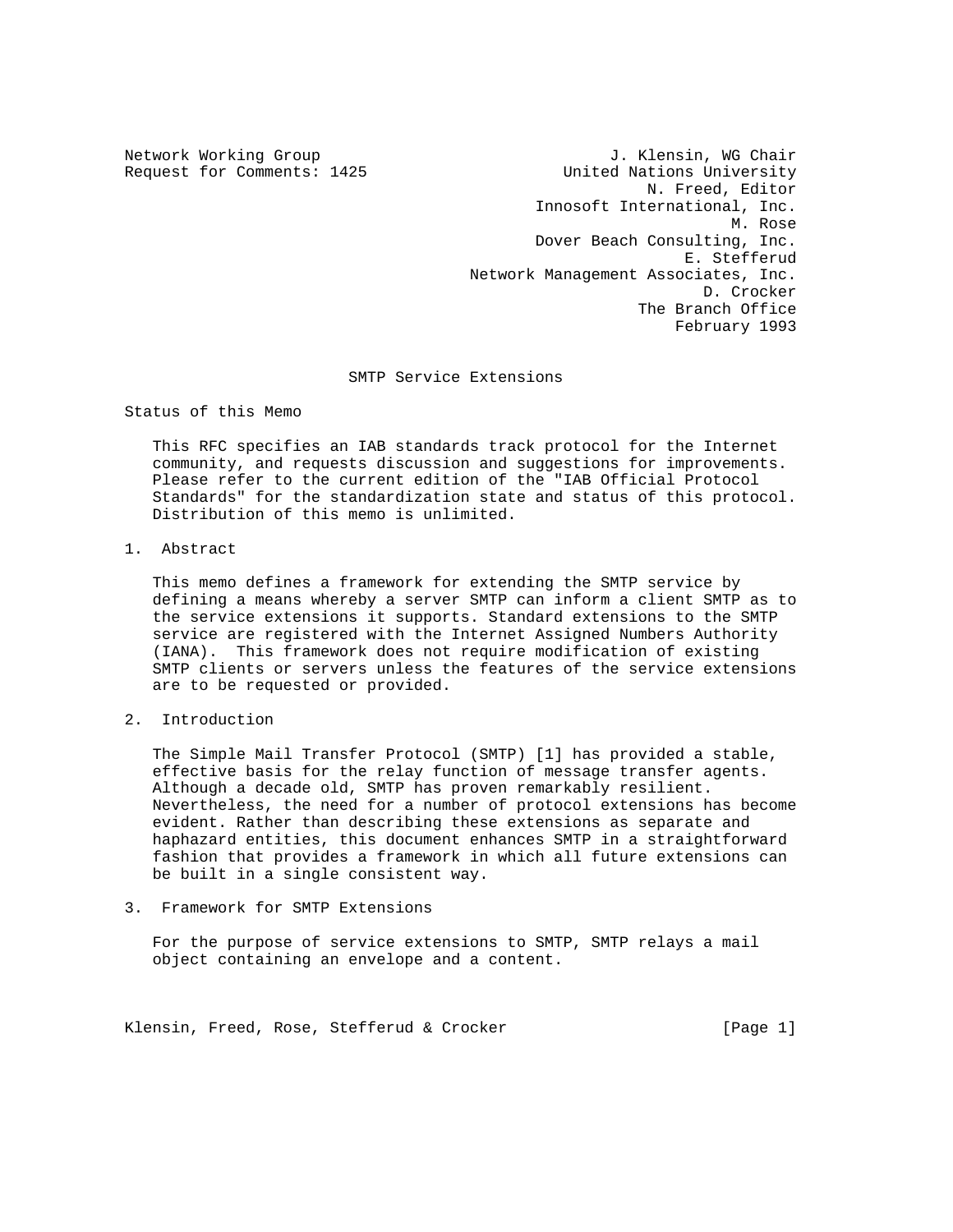- (1) The SMTP envelope is straightforward, and is sent as a series of SMTP protocol units: it consists of an originator address (to which error reports should be directed); a delivery mode (e.g., deliver to recipient mailboxes); and, one or more recipient addresses.
- (2) The SMTP content is sent in the SMTP DATA protocol unit and has two parts: the headers and the body. The headers form a collection of field/value pairs structured according to RFC 822 [2], whilst the body, if structured, is defined according to MIME [3]. The content is textual in nature, expressed using the US ASCII repertoire (ANSI X3.4-1986). Although extensions (such as MIME) may relax this restriction for the content body, the content headers are always encoded using the US ASCII repertoire. The algorithm defined in [4] is used to represent header values outside the US ASCII repertoire, whilst still encoding them using the US ASCII repertoire.

 Although SMTP is widely and robustly deployed, some parts of the Internet community might wish to extend the SMTP service. This memo defines a means whereby both an extended SMTP client and server may recognize each other as such and the server can inform the client as to the service extensions that it supports.

 It must be emphasized that any extension to the SMTP service should not be considered lightly. SMTP's strength comes primarily from its simplicity. Experience with many protocols has shown that:

> protocols with few options tend towards ubiquity, whilst protocols with many options tend towards obscurity.

 This means that each and every extension, regardless of its benefits, must be carefully scrutinized with respect to its implementation, deployment, and interoperability costs. In many cases, the cost of extending the SMTP service will likely outweigh the benefit.

 Given this environment, the framework for the extensions described in this memo consists of:

- (1) a new SMTP command (section 4)
- (2) a registry of SMTP service extensions (section 5)
- (3) additional parameters to the SMTP MAIL FROM and RCPT TO commands (section 6).

Klensin, Freed, Rose, Stefferud & Crocker [Page 2]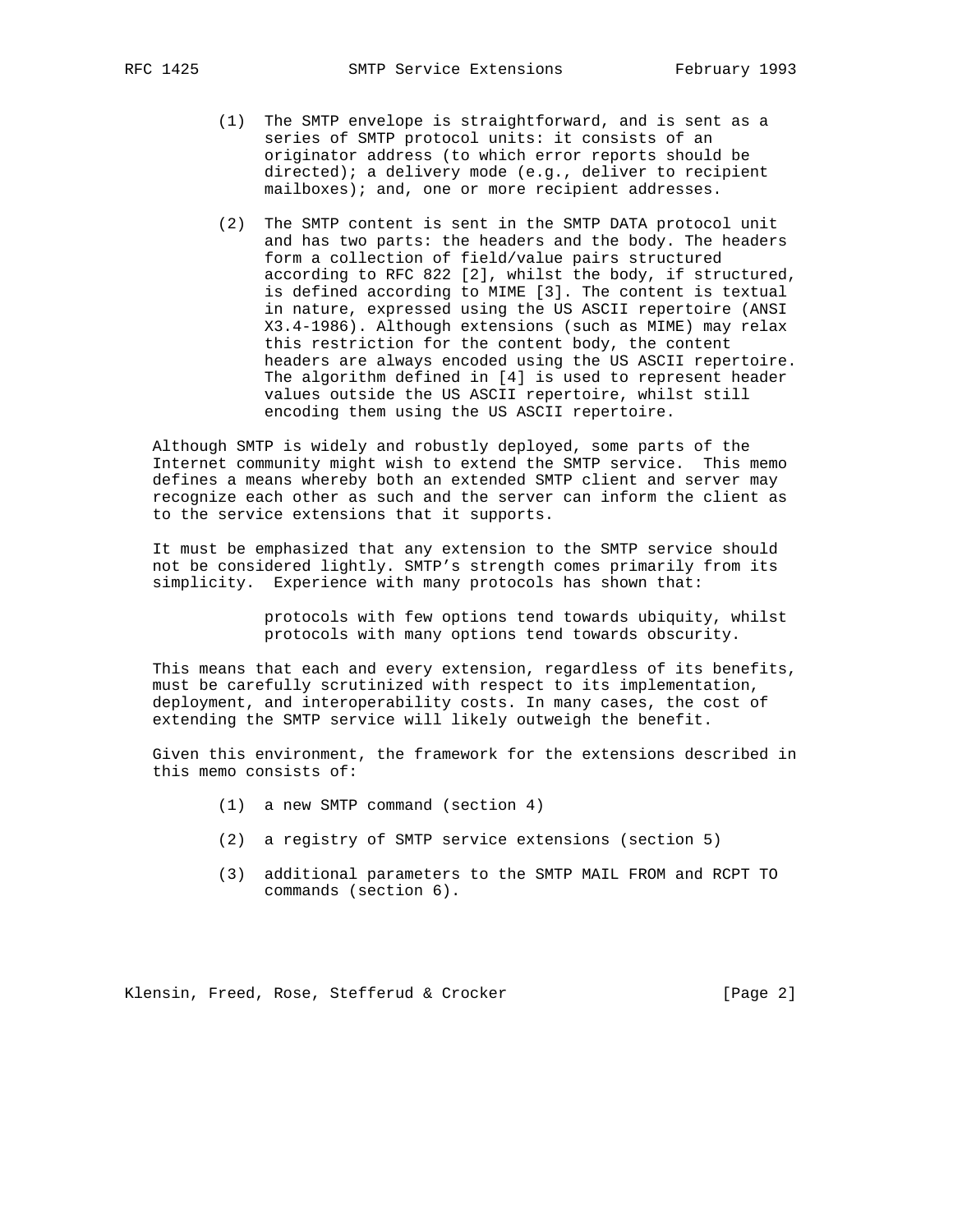#### 4. The EHLO command

 A client SMTP supporting SMTP service extensions should start an SMTP session by issuing the EHLO command instead of the HELO command. If the SMTP server supports the SMTP service extensions it will give a successful response (see section  $4.1$ ), a failure response (see  $4.2$ ), or an error response (4.3). If the SMTP server does not support any SMTP service extensions it will generate an error response (see section 4.4).

The syntax for this command, using the ABNF notation of [2], is:

ehlo-cmd ::= "EHLO" SP domain CR LF

 If successful, the server SMTP responds with code 250. On failure, the server SMTP responds with code 550. On error, the server SMTP responds with one of codes 500, 501, 502, 504, or 421.

 This command is issued instead of the HELO command, and may be issued at any time that a HELO command would be appropriate. That is, if the EHLO command is issued, and a successful response is returned, then a subsequent HELO or EHLO command will result in the server SMTP replying with code 503. A client SMTP must not cache any information returned if the EHLO command succeeds. That is, a client SMTP must issue the EHLO command at the start of each SMTP session if information about extended facilities is needed.

### 4.1. Successful response

 If the server SMTP implements and is able to perform the EHLO command, it will return code 250. This indicates that both the server and client SMTP are in the initial state, that is, there is no transaction in progress and all state tables and buffers are cleared.

 Normally, this response will be a multiline reply. Each line of the response contains a keyword and, optionally, one or more parameters. The syntax for a positive response, using the ABNF notation of [2], is:

Klensin, Freed, Rose, Stefferud & Crocker [Page 3]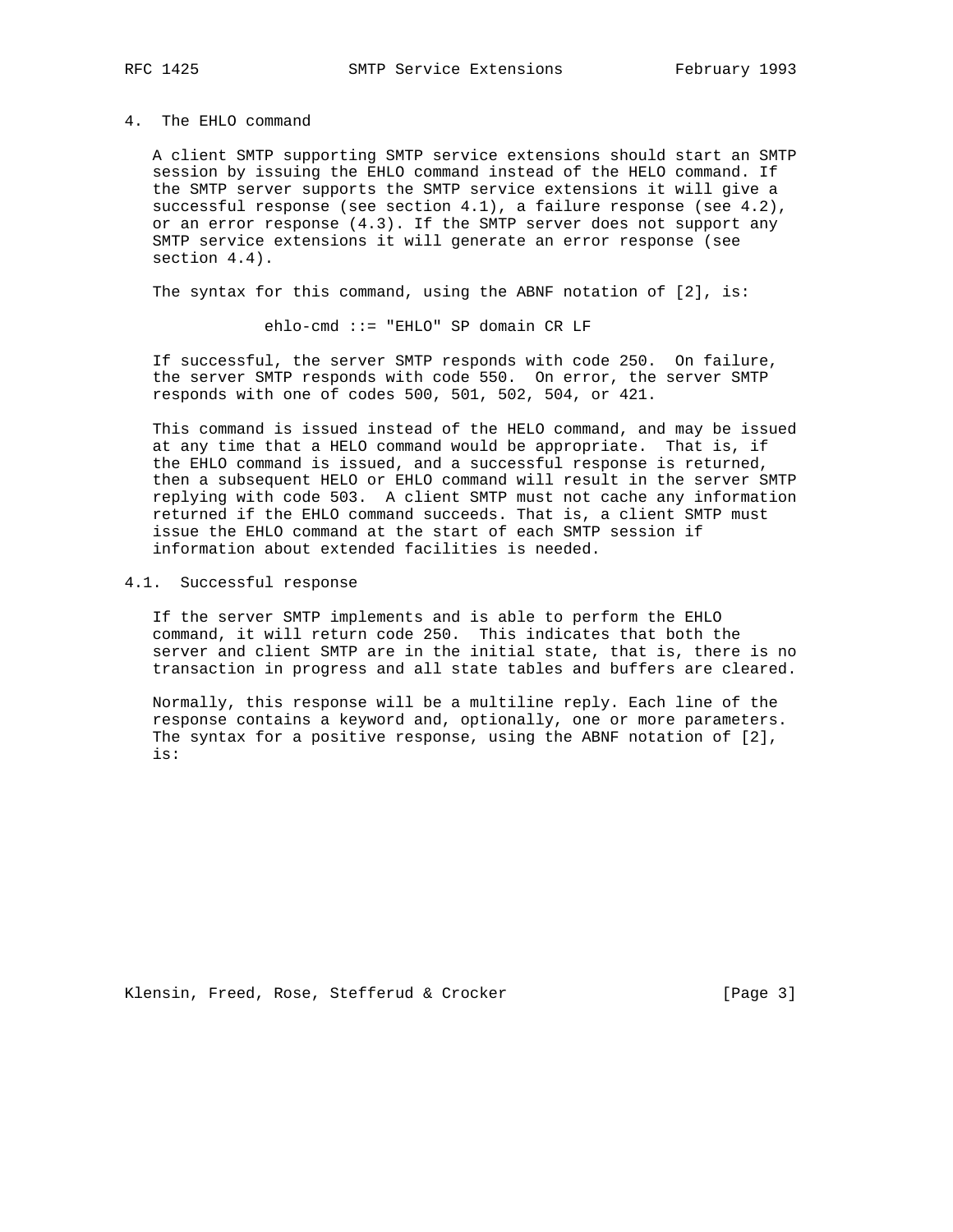ehlo-ok-rsp ::= "250" domain [ SP greeting ] CR LF / ( "250-" domain [ SP greeting ] CR LF \*( "250-" ehlo-line CR LF ) "250" SP ehlo-line CR LF ) ; the usual HELO chit-chat greeting  $\therefore$  := 1\*<any character other than CR or LF> ehlo-line ::= ehlo-keyword \*( SP ehlo-param ) ehlo-keyword ::= (ALPHA / DIGIT) \*(ALPHA / DIGIT / "-") ; syntax and values depend on ehlo-keyword  $ehlo$ -param  $\cdots$  = 1\*<any CHAR excluding SP and all control characters (US ASCII 0-31 inclusive)> ALPHA ::= <any one of the 52 alphabetic characters (A through Z in upper case, and, a through z in lower case)> DIGIT ::= <any one of the 10 numeric characters (0 through 9)> CR ::= <the carriage-return character (ASCII decimal code 13)> LF ::= <the line-feed character (ASCII decimal code 10)> SP ::= <the space character (ASCII decimal code 32)>

 Although EHLO keywords may be specified in upper, lower, or mixed case, they must always be recognized and processed in a case insensitive manner. This is simply an extension of practices begun in RFC 821.

 The IANA maintains a registry of standard SMTP service extensions. Associated with each such extension is a corresponding EHLO keyword value. Each service extension registered with the IANA is defined by a standards-track RFC, and such a definition includes:

- (1) the textual name of the SMTP service extension;
- (2) the EHLO keyword value associated with the extension;
- (3) the syntax and possible values of parameters associated with the EHLO keyword value;

Klensin, Freed, Rose, Stefferud & Crocker [Page 4]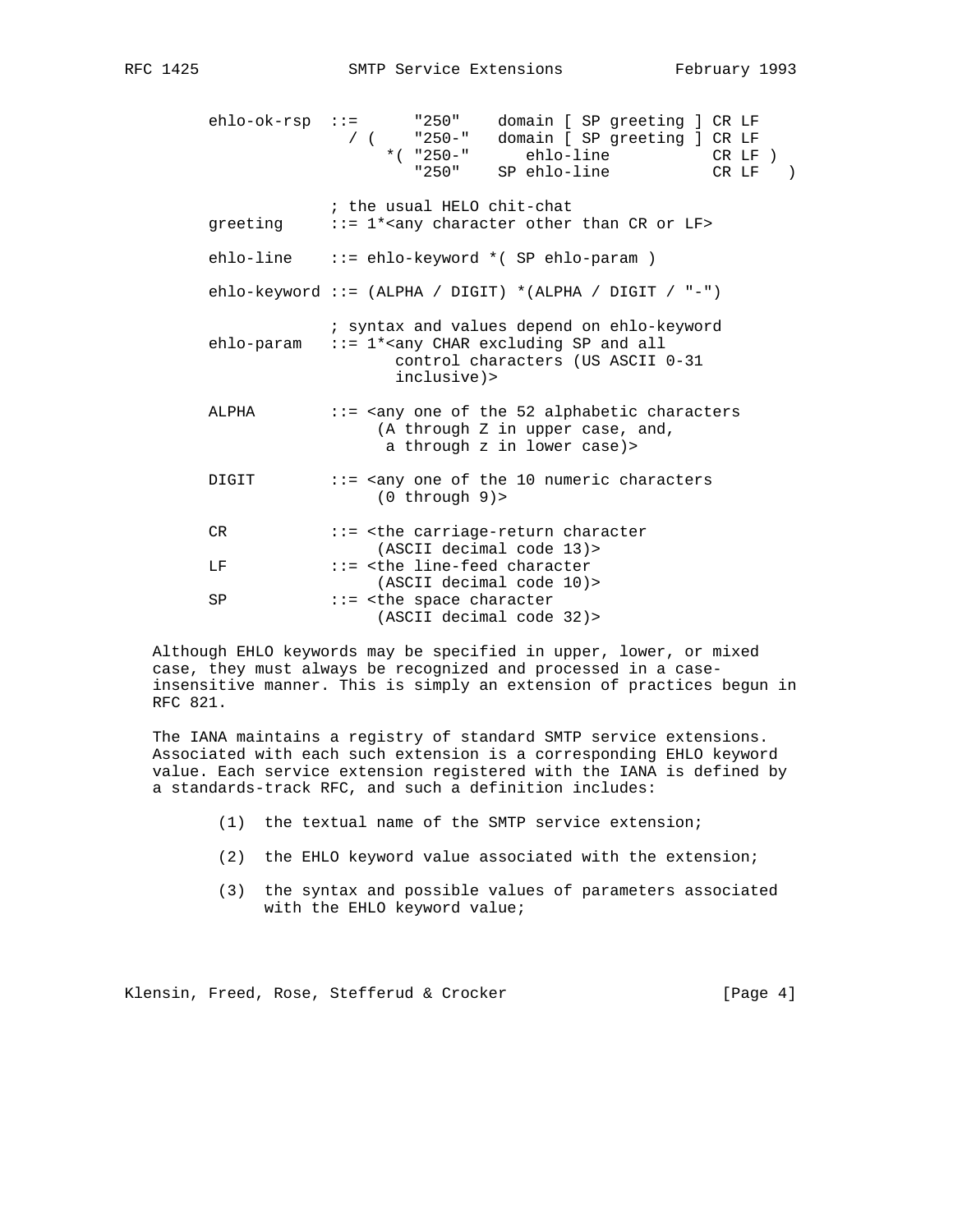- (4) any additional SMTP verbs associated with the extension (additional verbs will usually be, but are not required to be, the same as the EHLO keyword value);
- (5) any new parameters the extension associates with the MAIL FROM or RCPT TO verbs; and,
- (6) how support for the extension affects the behavior of a server and client SMTP.

 In addition, any EHLO keyword value that starts with an upper or lower case "X" refers to a local SMTP service extension, which is used through bilateral, rather than standardized, agreement. Keywords beginning with "X" may not be used in a registered service extension.

 Any keyword values presented in the EHLO response that do not begin with "X" must correspond to an SMTP service extension registered with IANA. A conforming server must not offer non "X" prefixed keyword values that are not described in a registered extension.

 Additional verbs are bound by the same rules as EHLO keywords; specifically, verbs begining with "X" are local extensions that may not be standardized and verbs not beginning with "X" must always be registered.

4.2. Failure response

 If for some reason the server SMTP is unable to list the service extensions it supports, it will return code 554.

 In the case of a failure response, the client SMTP should issue either the HELO or QUIT command.

4.3. Error responses from extended servers

 If the server SMTP recognizes the EHLO command, but the command argument is unacceptable, it will return code 501.

 If the server SMTP recognizes, but does not implement, the EHLO command, it will return code 502.

 If the server SMTP determines that the SMTP service is no longer available (e.g., due to imminent system shutdown), it will return code 421.

 In the case of any error response, the client SMTP should issue either the HELO or QUIT command.

Klensin, Freed, Rose, Stefferud & Crocker [Page 5]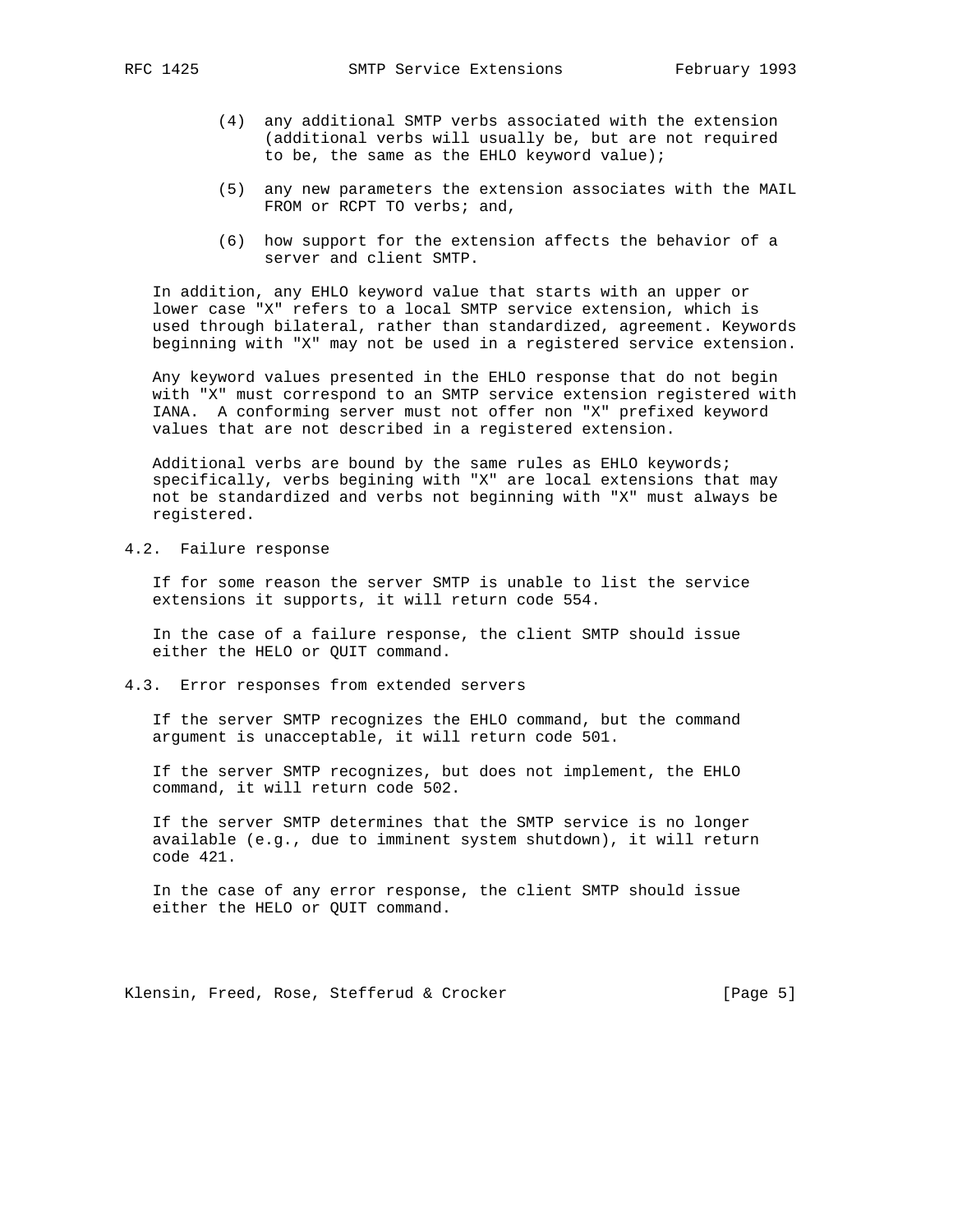### 4.4. Responses from servers without extensions

 A server SMTP that conforms to RFC 821 but does not support the extensions specified here will not recognize the EHLO command and will consequently return code 500, as specified in RFC 821.

### 5. Initial IANA Registry

 The IANA's initial registry of SMTP service extensions consists of these entries:

| Service Ext   | EHLO Keyword Parameters Verb |      |             | Added Behavior     |
|---------------|------------------------------|------|-------------|--------------------|
|               |                              |      |             |                    |
| Send          | SEND                         | none | SEND        | defined in RFC 821 |
| Send or Mail  | SOML                         | none | SOML        | defined in RFC 821 |
| Send and Mail | SAML                         | none | SAML.       | defined in RFC 821 |
| Expand        | EXPN                         | none | <b>EXPN</b> | defined in RFC 821 |
| Help          | HELP                         | none | HELP        | defined in RFC 821 |
| Turn          | TURN                         | none | TURN        | defined in RFC 821 |

 which correspond to those SMTP commands which are defined as optional in [5]. (The mandatory SMTP commands, according to [5], are HELO, MAIL, RCPT, DATA, RSET, VRFY, NOOP, and QUIT.)

# 6. MAIL FROM and RCPT TO Parameters

 It is recognized that several of the extensions planned for SMTP will make use of additional parameters associated with the MAIL FROM and RCPT TO command. The syntax for these commands, again using the ABNF notation of [2] as well as underlying definitions from [1], is:

| esmtp-cmd   | ::= inner-esmtp-cmd [SP esmtp-parameters] CR LF<br>$esmtp-parameters :: = esmtp-parameter * (SP esmtp-parameter)$<br>esmtp-parameter ::= esmtp-keyword ["=" esmtp-value]<br>$esmtp-keyword$ ::= (ALPHA / DIGIT) *(ALPHA / DIGIT / "-") |
|-------------|----------------------------------------------------------------------------------------------------------------------------------------------------------------------------------------------------------------------------------------|
| esmtp-value | ; syntax and values depend on esmtp-keyword<br>$::= 1 * any CHAR excluding "=", SP, and all$<br>control characters (US ASCII 0-31<br>inclusive)>                                                                                       |
|             | ; The following commands are extended to<br>; accept extended parameters.<br>$inner-esmtp-cmd :: =$ ("MAIL FROM:<" reverse-path ">") /<br>$("RCPT TO:~" forward-path ">\")$                                                            |

 All esmtp-keyword values must be registered as part of the IANA registration process described above. This definition only provides

Klensin, Freed, Rose, Stefferud & Crocker [Page 6]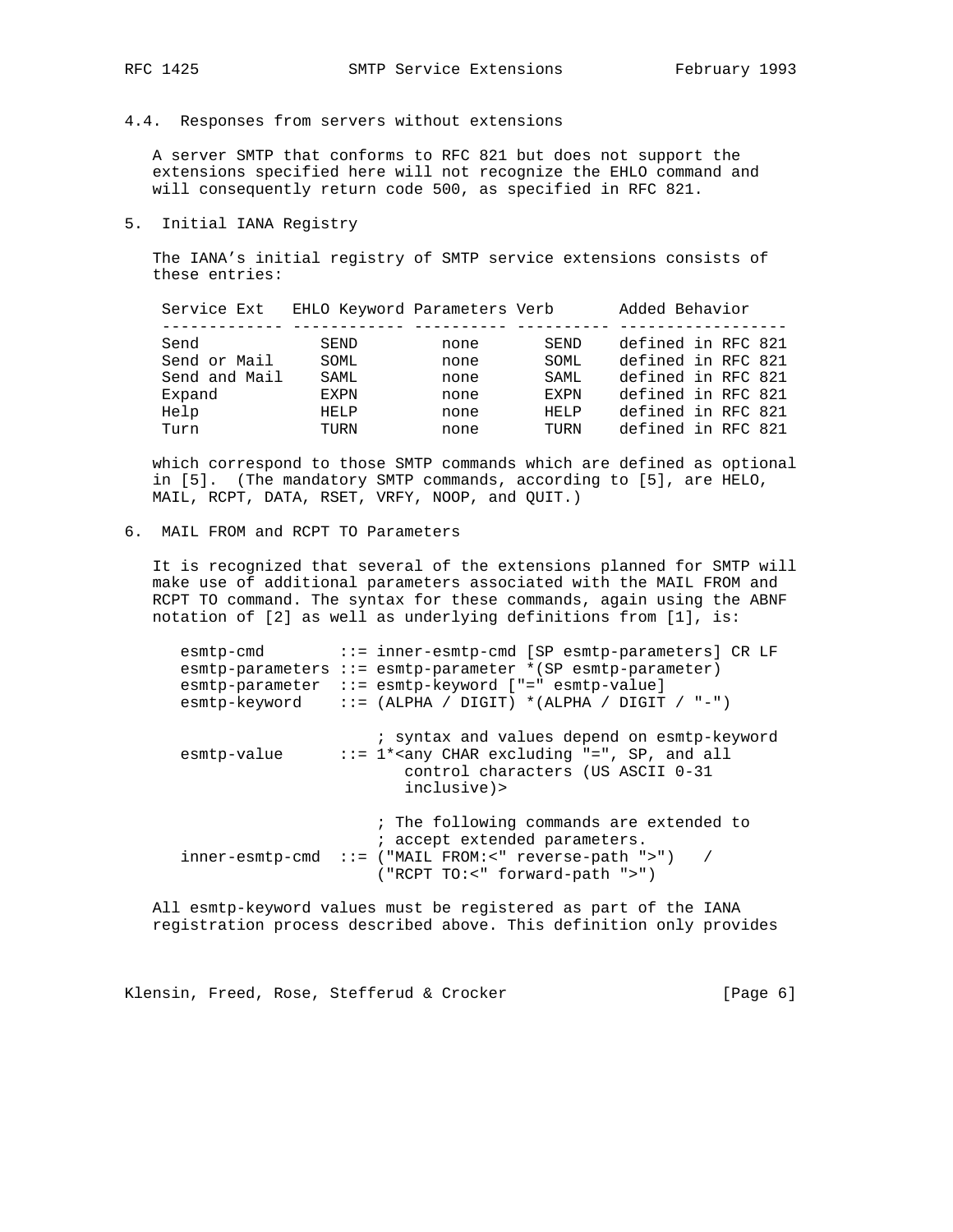the framework for future extension; no extended MAIL FROM or RCPT TO parameters are defined by this RFC.

6.1. Error responses

 If the server SMTP does not recognize or cannot implement one or more of the parameters associated with a particular MAIL FROM or RCPT TO command, it will return code 555.

 If for some reason the server is temporarily unable to accomodate one or more of the parameters associated with a MAIL FROM or RCPT TO command, and if the definition of the specific parameter does not mandate the use of another code, it should return code 455.

 Errors specific to particular parameters and their values will be specified in the parameter's defining RFC.

7. Received: Header Field Annotation

 SMTP servers are required to add an appropriate Received: field to the headers of all messages they receive. A "with ESMTP" clause should be added to this field when any SMTP service extensions are used. "ESMTP" is hereby added to the list of standard protocol names registered with IANA.

- 8. Usage Examples
	- (1) An interaction of the form:
		- S: <wait for connection on TCP port 25>
		- C: <open connection to server>
		- S: 220 dbc.mtview.ca.us SMTP service ready
		- C: EHLO ymir.claremont.edu
		- S: 250 dbc.mtview.ca.us says hello

...

 indicates that the server SMTP implements only those SMTP commands which are defined as mandatory in [5].

- (2) In contrast, an interaction of the form:
	- S: <wait for connection on TCP port 25> C: <open connection to server> S: 220 dbc.mtview.ca.us SMTP service ready C: EHLO ymir.claremont.edu S: 250-dbc.mtview.ca.us says hello S: 250-EXPN S: 250-HELP

Klensin, Freed, Rose, Stefferud & Crocker [Page 7]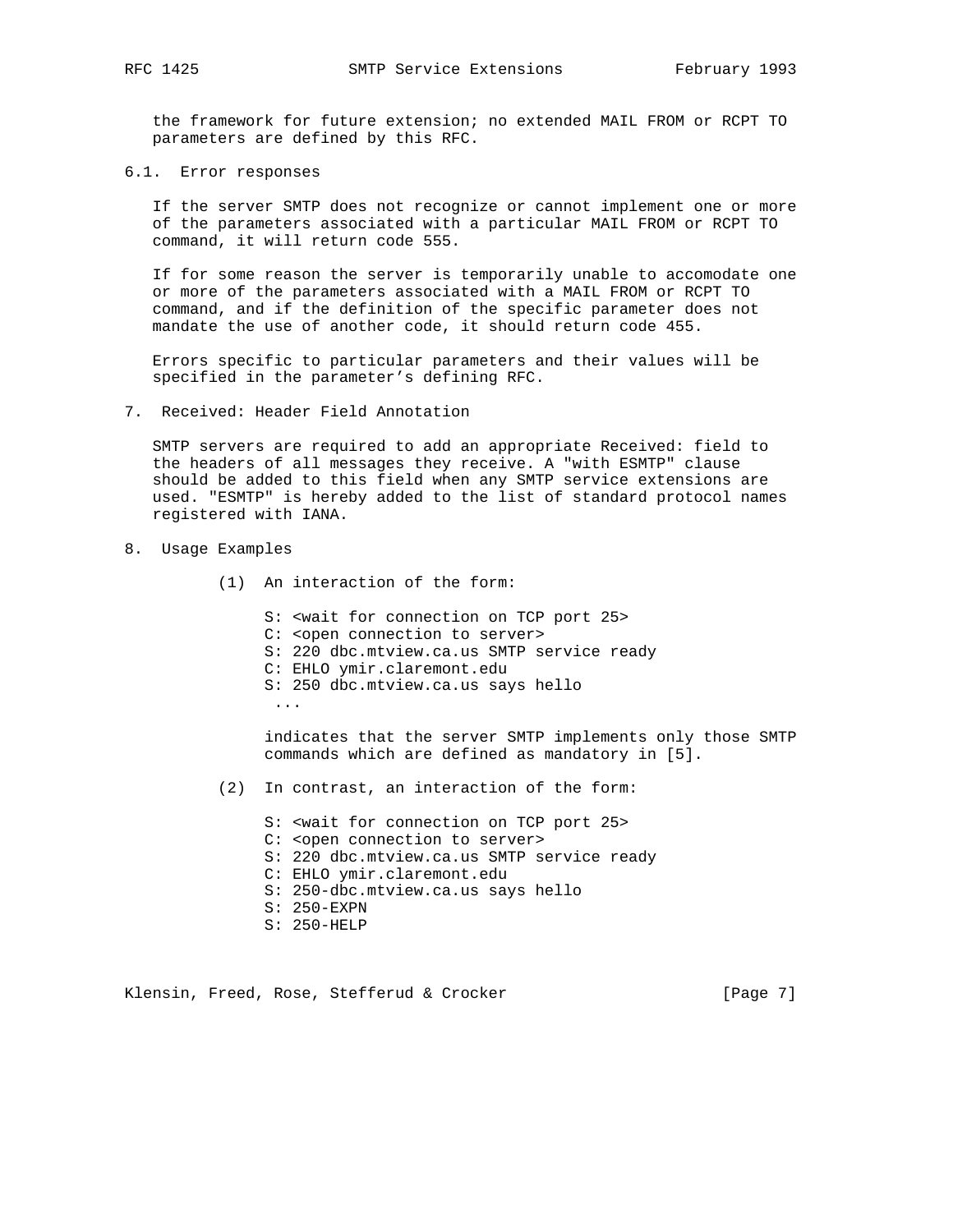S: 250-8BITMIME S: 250-XONE S: 250 XVRB ...

> indicates that the server SMTP also implements the SMTP EXPN and HELP commands, one standard service extension (8BITMIME), and two non-standard service extensions (XONE and XVRB).

 (3) Finally, a server that does not support SMTP service extensions would act as follows:

 S: <wait for connection on TCP port 25> C: <open connection to server> S: 220 dbc.mtview.ca.us SMTP service ready C: EHLO ymir.claremont.edu S: 500 Command not recognized: EHLO ...

 The 500 response indicates that the server SMTP does not implement the extensions specified here. The client would normally send RSET to reset the connection, and, after getting a successful reply, send a HELO command and proceed as specified in RFC 821.

9. Security Considerations

 This RFC does not discuss security issues and is not believed to raise any security issues not already endemic in electronic mail and present in fully conforming implementations of RFC-821. It does provide an announcement of server mail capabilities via the response to the EHLO verb. However, all information provided by announcement of any of the initial set of service extensions defined by this RFC can be readily deduced by selective probing of the verbs required to transport and deliver mail. The security implications of service extensions described in other RFCs should be dealt with in those RFCs.

## 10. Acknowledgements

 This document represents a synthesis of the ideas of many people and reactions to the ideas and proposals of others. Randall Atkinson, Craig Everhart, Risto Kankkunen, and Greg Vaudreuil contributed ideas and text sufficient to be considered co-authors. Other important suggestions, text, or encouragement came from Harald Alvestrand, Jim Conklin, Mark Crispin, Frank da Cruz, 'Olafur Gudmundsson, Per Hedeland, Christian Huitma, Neil Katin, Eliot Lear, Harold A.

Klensin, Freed, Rose, Stefferud & Crocker [Page 8]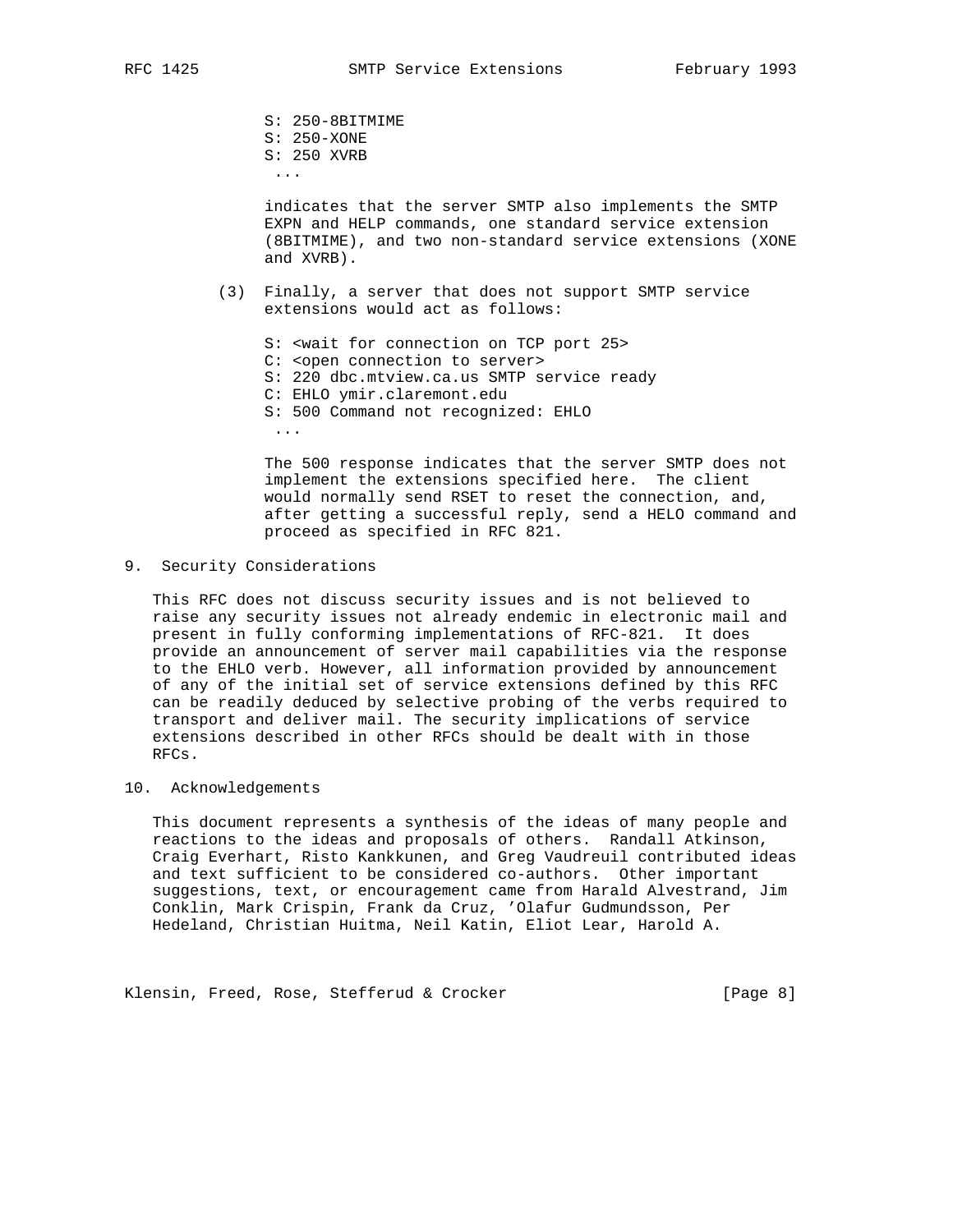Miller, Dan Oscarsson, Julian Onions, Rayan Zachariassen, and the contributions of the entire IETF SMTP Working Group. Of course, none of the individuals are necessarily responsible for the combination of ideas represented here. Indeed, in some cases, the response to a particular criticism was to accept the problem identification but to include an entirely different solution from the one originally proposed.

- 11. References
	- [1] Postel, J., "Simple Mail Transfer Protocol", STD 10, RFC 821, USC/Information Sciences Institute, August 1982.
	- [2] Crocker, D., "Standard for the Format of ARPA Internet Text Messages", STD 11, RFC 822, UDEL, August 1982.
	- [3] Borenstein, N., and N. Freed, "Multipurpose Internet Mail Extensions", RFC 1341, Bellcore, Innosoft, June 1992.
	- [4] Moore, K., "Representation of Non-ASCII Text in Internet Message Headers", RFC 1342, University of Tennessee, June 1992.
	- [5] Braden, R., "Requirements for Internet Hosts Application and Support", STD 3, RFC 1123, USC/Information Sciences Institute, October 1989.
- 12. Chair, Editor, and Authors' Addresses

 John Klensin, WG Chair United Nations University PO Box 500, Charles Street Station Boston, MA 02114-0500 USA

 Phone: +1 617 227 8747 Fax: +1 617 491 6266 Email: klensin@infoods.unu.edu

 Ned Freed, Editor Innosoft International, Inc. 250 West First Street, Suite 240 Claremont, CA 91711 USA

 Phone: +1 909 624 7907 Fax: +1 909 621 5319 Email: ned@innosoft.com